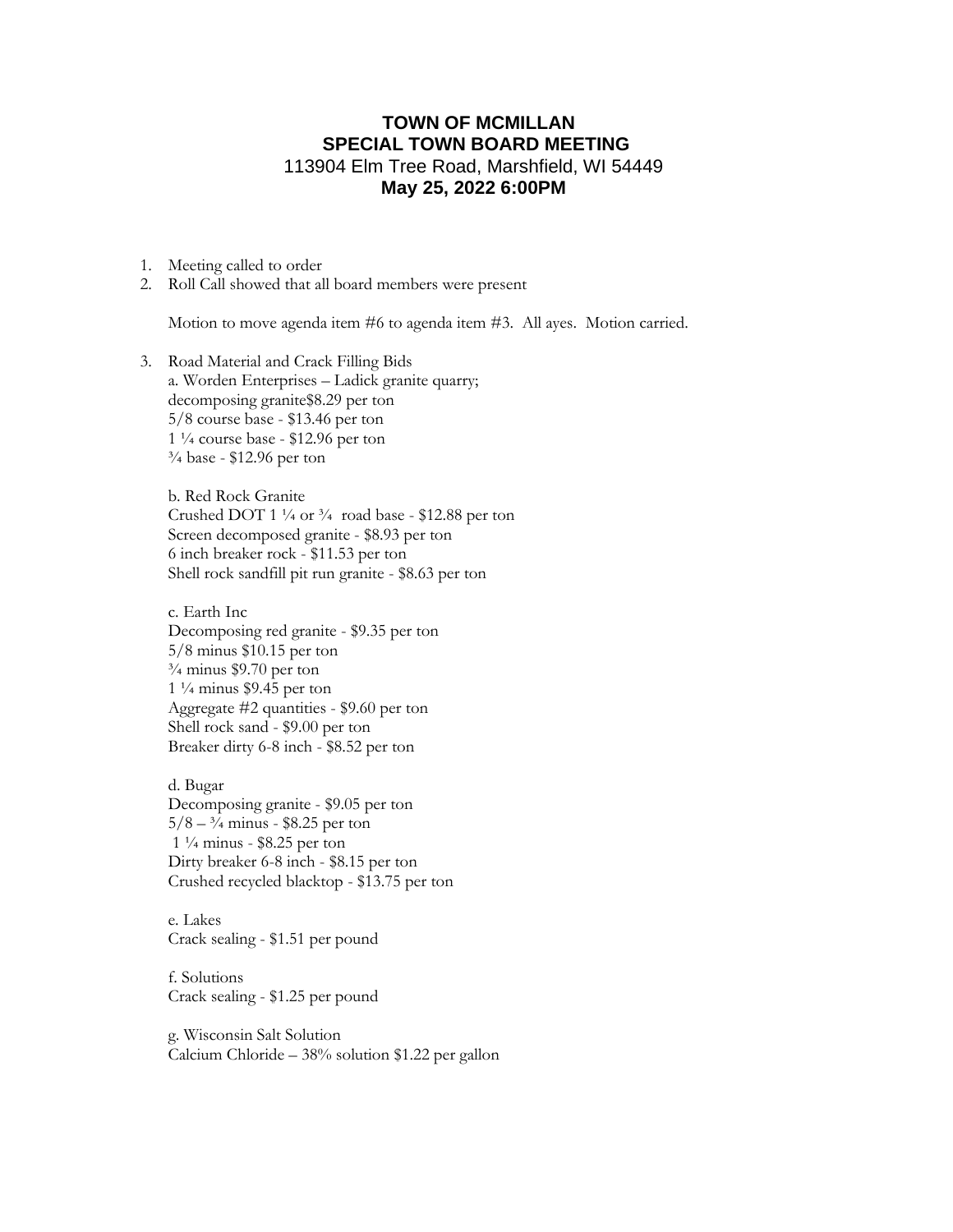Motion (Seyfert/Cokl) to accept the bid for decomposing granite from Worden Enterprise (Ladick granite quarry) in the amount of \$ 8.29. All ayes. Motion carried.

Motion (Seyfert/Cokl) to accept the bid for base course spec  $5/8$ " to  $\frac{3}{4}$ " minus and  $1\frac{1}{4}$  minus gradation no 2 from Paul Bugar Trucking in the amount of \$8.25 per ton. All ayes. Motion carried.

Motion (Seyfert/Spring) to accept the bid for shell rock sand from Red Rock Granite in the amount of \$8.63 per ton. All ayes. Motion carried.

Motion (Seyfert/Spring) to accept the bid for breaker (dirty) 6-8" from Paul Bugar Trucking in the amount of \$8.15 per ton. All ayes. Motion carried.

Motion (Seyfert/Spring) to accept the bid for dust inhibitor calcium chloride 38% from Wisconsin Salt Solutions in the amount of \$1.22 per gallon. All ayes. Motion carried.

Motion (Seyfert/Spring) to accept the bid for crack filling from Solutions in the amount of \$1.25 per pound. All ayes. Motion carried.

- 4. Visitors/Public Comment none
- 5. Approval of town Board Meeting Minutes
	- a. April 19, 2022 hold for annual meeting.
	- b. Motion (Spring/Seyfert) to approve the minutes from the April 23, 2022 board meeting. All ayes; John Cokl abstained. Motion carried.
	- c. Motion (Opitz/Spring) to approve the minutes from the April 27, 2022 board meeting. All ayes; John Cokl abstained. Motion carried.
- 6. Clerk Report
	- a. Motion (Cokl/Opitz) to approve the payment of a check to Hiller's True Value Hardware for a deposit on a tent for the fire department fall festival. The deposit if \$700 which would be 50% of the total expense. All ayes. Motion approved.
	- b. The clerk explained to the board that certified letters were sent to the prior clerk and treasurer to request a timesheet for their last week in office in order to provide payment. The certified acknowledgement has not been returned. Subsequent to this letter being sent, the prior clerk and treasurer filed a notice of labor standards complaint with the Department of Workforce Development. The clerk will move forward with issuing a check to both the clerk and treasurer for their last week of compensation as the intent was not to avoid compensation but to make sure the compensation was complete and accurate.
	- c. The clerk notified the board that she has been incurring expenses on behalf of the town and the position and that she is use to having spending authority. There was no clerk credit card left from the prior clerk. The board affirmed that valid expenses would be reimbursed with receipts. The clerk will work towards getting information for the town to obtain a credit card for the clerk's office.
- 7. Part time highway hires/employees hold until next board meeting. Mr. Seyfert will review potential compensation and present to the board.
- 8. Interview process for Clerk and Treasurer position the clerk will look to see if the town has an ordinance related to the interview process.
- 9. Motion (Spring/Cokl) to approve the rezone for Gavin Borchardt on behalf of K&B Storage, LLC. All ayes. Motion carried.
- 10. Motion (Spring/Seyfert) to approve the county zoning resolution for Jay Oberholter Dog Kennel The Town of McMillan town ordinance (214.10) addresses the nuance. All ayes; Carolyn Opitz abstained. Motion carried.

## **New Business**